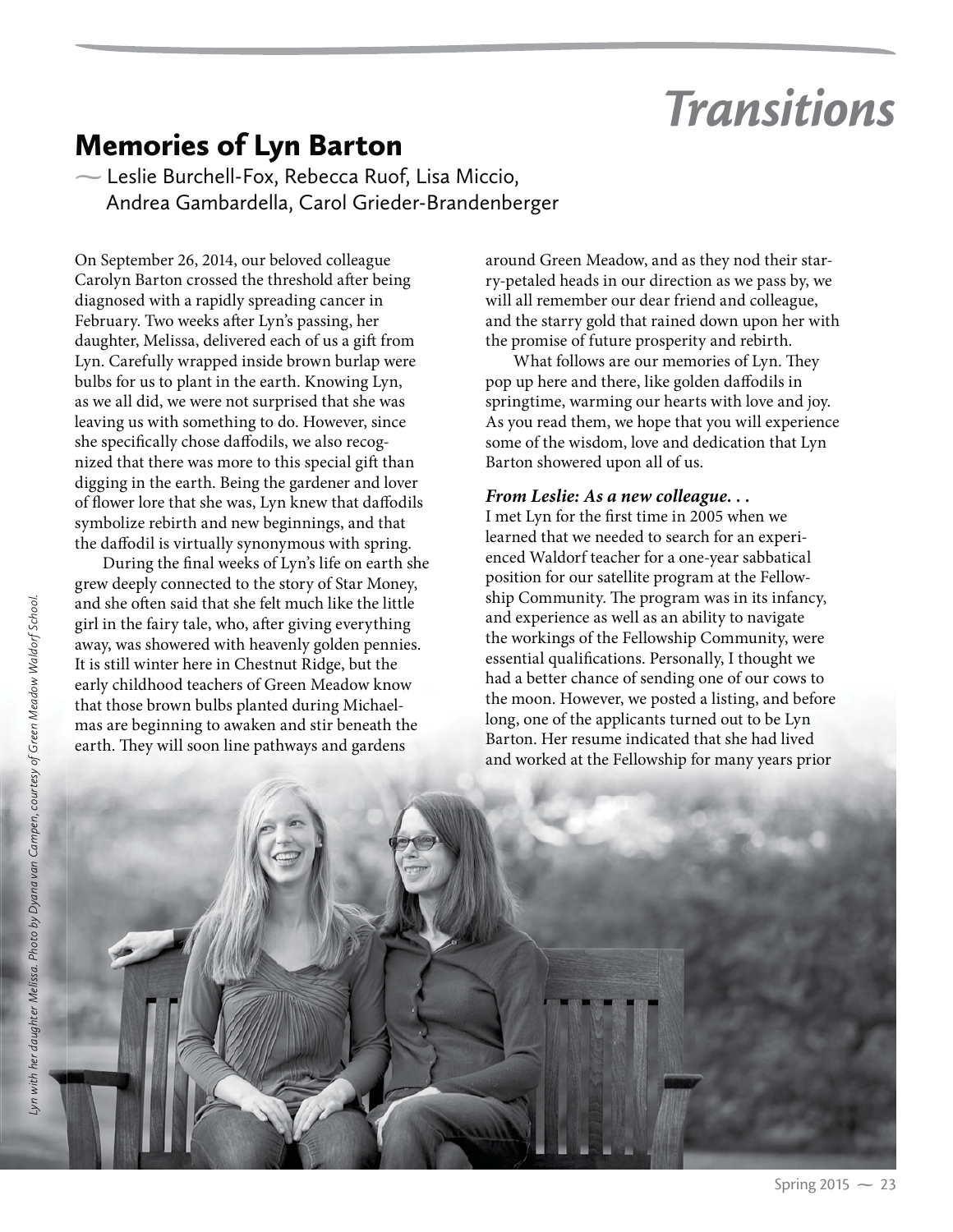to becoming a Waldorf early childhood teacher. That was too good to be true!

The following Sunday afternoon, while I was busily making curtains with two members of the Fellowship, I mentioned that we had received an application from Lyn Barton. Their enthusiasm and great respect for her was overwhelming, and when they told me that she was the first female fraternal day planner at the Fellowship, I knew she had to come for an interview. She would need to bring her daughter, Melissa too, because a Waldorf high school was in her future. Not only one, but two glass slippers now needed to fit!

When Lyn visited, I didn't get to see her demonstrate her circle or story. However, my colleagues were absolutely convinced that she was the one for us. I was only able to spend a few hours with her over dinner, and in those few hours I felt a deep connection to her, and knew that we had work to do together. When I offered her the position, she replied with a voice sweet and smooth as butter on warm bread: "Thank you, I am honored. I do need a few days to consider this." She agreed to come for the year, and it turned into ten.

Over those years she tilled the soil, made wonderful connections with the Fellowship, and brought great impulses and changes to our section and our school. Last year her dream to move her classroom up to the Duryea Farm came true. Then I inherited the space she en-souled for nine years, as well as a wonderful child's garden, which I hope will continue to bring great joy and delight to all. Each time I turn a piece of soil in that garden, I hear her gentle, wise words and feel her loving presence in a place on earth that she deeply loved.

#### *From Rebecca: As a neighbor. . .*

My house and Lyn's house faced each other across the lawn that was part of the Threefold Community called Noisy Village, because of all the children who lived there. Looking out my kitchen window I could often see Lyn walking her little dog, Biscuit. He was a shaggy old dog who wasn't very friendly and didn't like noisy children very much, but Lyn lovingly looked after him till the day he peacefully died in her arms.

I remember spring afternoons and early summer mornings when I would see Lyn outside working in her small vegetable garden. She often had children helping her. There was so much joy and care and purpose in tending to the plants,



and all the children were drawn to her quiet way of working with the earth. There were also many times when Lyn could be seen chatting with somebody across the garden fence. She always had time to listen, especially to the dads of Noisy Village, who loved to share ideas and plans with her. The mothers of Noisy Village knew that in Lyn they had a friend they could tell their stories to, and who would listen and understand them.

Lyn could sometimes be seen sitting by her window or on her little porch working or reading. She often remarked how much joy it gave her to watch the children play and she delighted in their new inventions and creativity. Whether they were building gnome houses, going on treasure hunts, or finding ever new ways to sled down the hill Lyn never grew tired of having children around.

She also loved it when one of the dads of Noisy Village fired up the grill, and the children would go from door to door letting everybody know that they should bring their dinner to the big wooden picnic table. No matter what she brought to share it always included a bottle of her delicious Kombucha. I am so grateful to have experienced these delightful moments of Lyn's love for community, friendship, and good food, and I will always cherish the friendship that grew between us because of being neighbors.